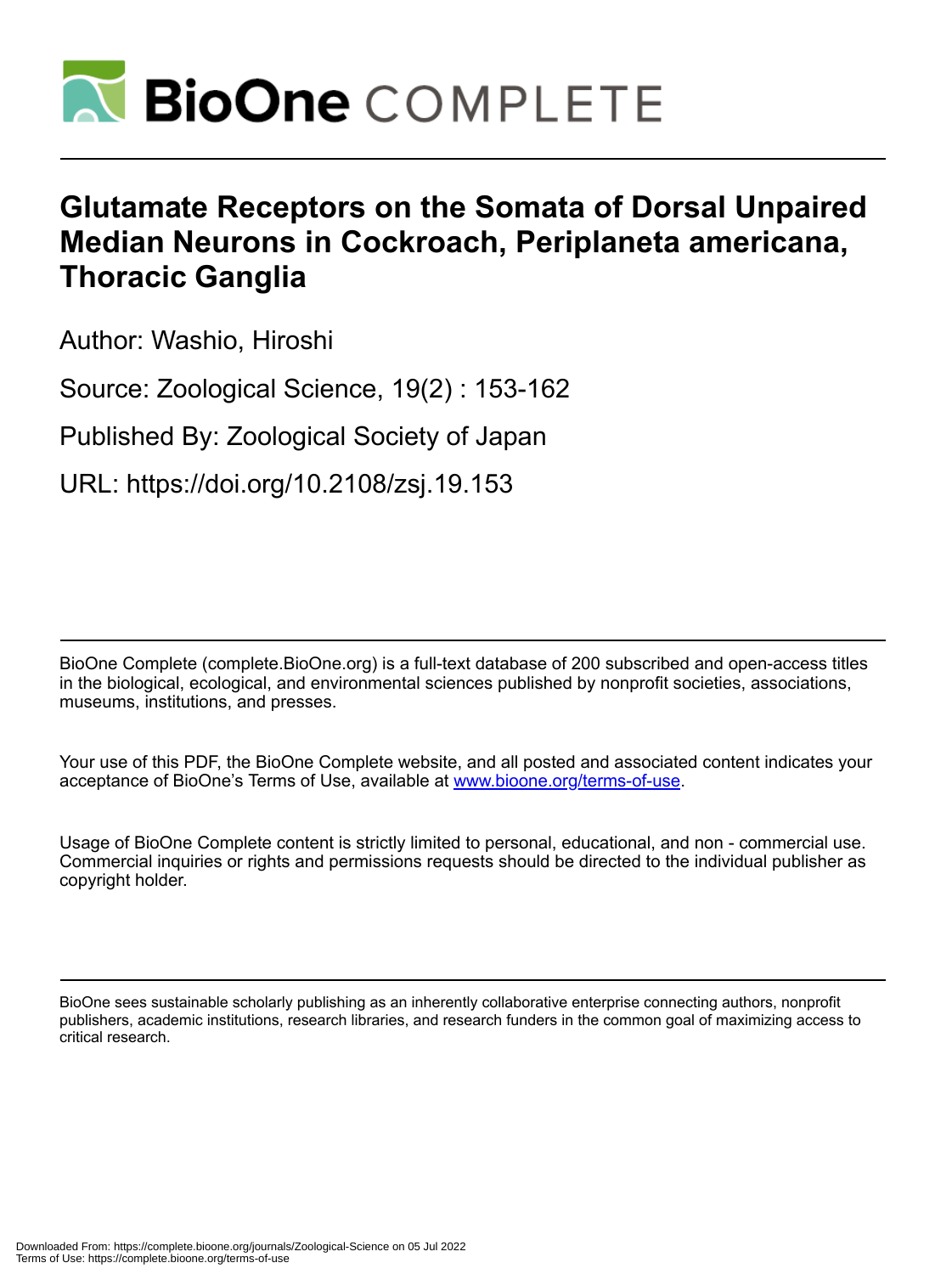# **Glutamate Receptors on the Somata of Dorsal Unpaired Median Neurons in Cockroach,** *Periplaneta americana***, Thoracic Ganglia**

Hiroshi Washio\*

*Department of Biotechnology, Ishinomaki Senshu University, Ishinomaki, Miyagi 986-8580, Japan*

**ABSTRACT**—Effects of application of glutamate and glutamatergic ligands were studied to characterize the receptors for glutamate present on the soma membrane of the dorsal unpaired median (DUM) neurons in the thoracic ganglia of the cockroach, *Periplaneta americana*, using the intracellular recording technique. Application of L-glutamate did not block the GABA-response, and application of ß-guanidino-propionic acid, a competitive antagonist for GABA, failed to block the response to L-glutamate. These results indicate that most of L-glutamate action may not be mediated by a GABA-activated channel. To examine glutamate receptor types on the DUM neurons, glutamate receptor agonists were applied. The ionotropic glutamate receptor (iGluR) agonists evoked depolarizations with the following relative rank of order of potency: kainate>AMPA>quisqualate. Metabotropic glutamate receptor (mGluR) agonists also elicited membrane depolarizations or hyperpolarizations associated with an increase in membrane conductance. The mGluR agonists evoked depolarizations or hyperpolarizations with the following relative rank of order: L-CCG-I>1S, 3R-ACPD>L-AP4. Depolarization of the same DUM neuron was detected following exposure of kainate and L-CCG-I, suggesting the coexistence of distinct iGluR and mGluR types. A membrane permeable cAMP analog, CPT-cAMP, could not mimic the effect of mGluR agonists. The mGluR selective antagonists, MCCG and MCPG, failed to antagonize the response to mGluR agonists. The involvement of cAMP in the mGluR response was not confirmed in DUM neurons. Although the functional roles of these receptors are unknown, it might be possible then that these extrasynaptic receptors have a modulatory effect on the excitability of the DUM neurons.

**Key words:** glutamate receptor, dorsal unpaired median neuron, cockroach

# **INTRODUCTION**

L-glutamate has been established as the major excitatory neurotransmitter not only in the vertebrate central nervous system, but also at the neuromuscular junction and in the central nervous system of most arthropods. In mammalian brains, glutamate receptors have been classified into two main categories termed ionotropic and metabotropic receptors. The ionotropic glutamate receptors (iGluRs) that are ligand-gated integral ion channels are further subdivided into three types, based on their sensitivity to the specific glutamate agonists, kainate, quisqualate/AMPA (α-amino-3 hydroxy-5-methyl-4-isoxazoleprionic acid), and NMDA (Nmethyl-D-aspartate) receptors. The quisqualate/ AMPA and kainate receptor channels mediate fast synaptic excitatory neurotransmission, whereas at NMDA receptor channels glutamate evokes currents with comparatively much slower kinetics (onset, offset and desensitization time-courses)

\* Corresponding author: Tel. +81-225-22-7716; FAX. +81-225-22-7746.

E-mail: washio@isenshu-u.ac.jp

(Seeburg, 1993). On the other hand, metabotropic glutamate receptors (mGluRs) are highly heterogeneous class of glutamate receptors that are coupled to multiple second messenger systems via GTP binding proteins (Schoepp and Conn, 1993). Based on their amino acid sequence identity, pharmacology, and transduction mechanism, mGluRs have been divided into three subgroups. Group I mGluRs, constituting of the mGluR1 and mGluR5 subtypes, increase inositol-1,4,5-triphosphate  $(IP_3)$  levels and are most effectively activated by quisqualate. Group II and III mGluRs, comprising the mGluR2 and 3, and mGluR4, 6, 7 and 8 subtypes, respectively, decrease adenosine 3', 5'-cyclic monophosphate (cAMP) formation and are selectively activated by (2S, 3S, 4S)- $\alpha$ -(carboxycyclopropyl)-glycin (L-CCG-I) and L-2-amino-4-phosphonobutyric acid (L-AP4), respectively (Pin and Bockaert, 1995; Pin and Duvoisin,1995). (1S, 3R)-1-amino- cyclopentane-1,3-dicarboxylic acid (1S, 3R-ACPD) is a broad-spectrum mGluR agonist acting on group I and II mGluRs.

The response to glutamate as the putative neurotransmitters of the soma membrane of the dorsal unpaired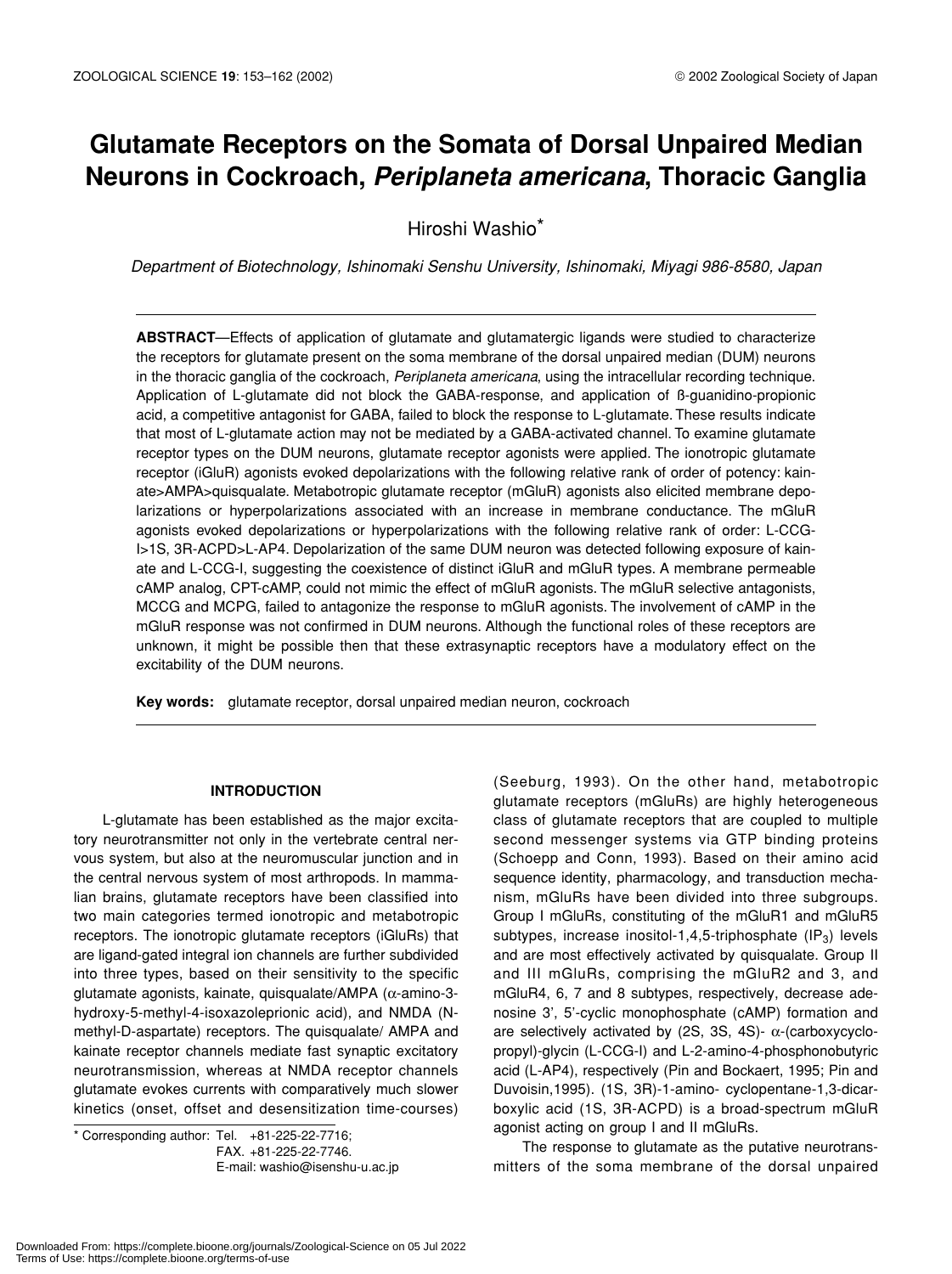median (DUM) neuron in the cockroach thoracic ganglia was studied in a previous work (Washio, 1994). It was shown that glutamate and GABA receptors were present on the DUM somata. Both amino acids had an inhibitory effect on the DUM neuron whose responses were mediated by changes in the chloride conductance. Because the reversal potential was almost the same for L-glutamate and GABA (Washio, 1994), I wondered whether the glutamate action was mediated by a GABA-activated channel or not. To gain insight into this, first the interaction between glutamate- and GABA-activated channels has been studied. Secondly, to characterize the somal response to allow comparisons with the pharmacology of the mammalian central nervous system, the glutamate receptor type on the DUM neuronal somata was investigated, using glutamate receptor agonists. A brief account of some results has been reported in abstract form (Washio, 1997).

## **MATERIALS AND METHODS**

Adult cockroaches, *Periplaneta americana* were used in all experiments. They were taken from stock colonies maintained at 26°C. The thoracic nervous system was isolated and fixed dorsal side up on a wax plate. The meta-, meso-, and prothoracic ganglia were desheathed by means of very fine forceps and a few drops of saturated neutral red saline were applied to the desheathed ganglia for about 10 min. The cell bodies of DUM neurons on the dorsal side of thoracic ganglia were stained pink (Tanaka and Washio, 1988). This aided penetration of the neuron somata with microelectrodes. The isolated preparation was pinned in about 2 ml perfusion chambers, and perfused by constant flow at a rate of 3.0 ml/min. Membrane potentials were measured with microelectrodes filled with 3M potassium chloride. The resistance ranged 30 to 50 MΩ. Currents were injected through the recording electrode under bridge recording mode with bridge balanced using a conventional amplifier (Nihonkoden CEZ-3100, Tokyo, Japan). Since currentvoltage relations for DUM neurons are fairly linear from resting potentials to about 30mV more negative than rest (Washio and Tanaka, 1992), the membrane conductance was obtained directly from responses to constant current pulses (pulse duration, 80 ms). Drugs were applied topically to the preparation through the continuously flowing perfusion system. The following drugs were used: Lglutamic acid, γ-aminobutyric acid (GABA), β-guanidino-propionic acid (β-GP), kainic acid, and N-methyl-D-aspartate (NMDA) from Sigma Chemicals (St.Louis, MO); quisqualate, L(+)-2-amino-4 phosphonobutyric acid (L-AP4), (2S, 3S, 4S) -α- (carboxycyclopropyl) glycin (L-CCG-I), (+)-α-methyl-4-carboxylphenylglycine (MCPG) and (2S, 3S, 4S) -2-methyl-2- (carboxycyclopropyl) glycine (MCCG) from Tocris Cookson (Bristol, UK); α-amino-3-hydroxy-5 methyl-4-isoxazolepropionic acid (AMPA), (1S, 3R)-1- amino- cyclopentane- 1,3-dicarboxylic-acid (1S, 3R-ACPD) and 6-cyano-7 nitroquinoxaline-2,3- dione (CNQX) from Research Biochemicals International (Natick,MA). 8- (4-chlorophenylthio)-adenosine-3': 5' cyclic monophosphate (CPT-cAMP) from Boehringer (Germany). The antagonists, β-GP, picrotoxin, CNQX, MCPG and MCCG were bath-applied. The cockroach saline had the following composition (in mM); NaCl, 158; KCl, 10.8; CaCl, 5; MgCl, 2; HEPES buffer, 5. The pH of the solution was adjusted to 7.0 with NaOH. In the experiments of low chloride saline, all of the sodium chloride was substituted by the sodium isethionate. The concentration of chloride in the low chloride saline was as low as l4% of the control. Experiments were performed at room temperature (20–24°C). Numerical data in the text and in the table are expressed in the mean±sem. The value given in the change of membrane conductance is normalized mean±sem. The expression of the "typical" effect or response has been used only when the same result was obtained at least in five experiments.

# **RESULTS**

# **Separate receptors are activated by glutamate and GABA**

In order to determine whether the L-glutamate and GABA share a common chloride channel, cross-desensitizing experiments between these amino acids were made. As shown in Fig. 1A, L-glutamate produced a depolarization followed by an application of GABA after subsided of the somal depolarization. GABA produced a large depolarization that was almost identical with the response obtained when GABA was applied alone (not shown), showing the absence of cross-desensitization between L-glutamate and GABA. In this experiment L-glutamate was not removed from bath. Fig. 1B shows the typical effect of β-guanidinopropionic acid (β-GP), a selective competitive antagonist of GABA (Feltz, 1971), on the L-glutamate- and GABA-evoked responses. Bath-application of 1 mM β-GP suppressed completely the response to GABA, but failed to suppress the response to the L-glutamate. These results provide clear evidence that most of the L-glutamate action may not be mediated by a GABA-activated channel.



**Fig. 1.** (A) Absence of L-glutamate and GABA cross-desensitization in the DUM neuron. Response of a given DUM neuron to Lglutamate (0.1 mM) precedes a brief puff of GABA (0.1 mM). In this experiment L-glutamate was not removed from the bath. Resting potential, –45mV. (B) Suppression of GABA-, but not L-glutamateinduced responses by β-guanidino-propionic acid (β-GP). The response to GABA (0.1 mM) was suppressed completely, but the response to L-glutamate (0.1 mM) was not impaired by bath application of β-GP (1 mM), a selective competitive antagonist of GABA. Resting potential, -38mV. In this and the following figures duration of application of chemicals is denoted by bars under traces.

#### **Ionotropic glutamate receptors (iGluRs)**

To examine the glutamate receptor types on the DUM neurons, glutamate receptor agonists were bath-applied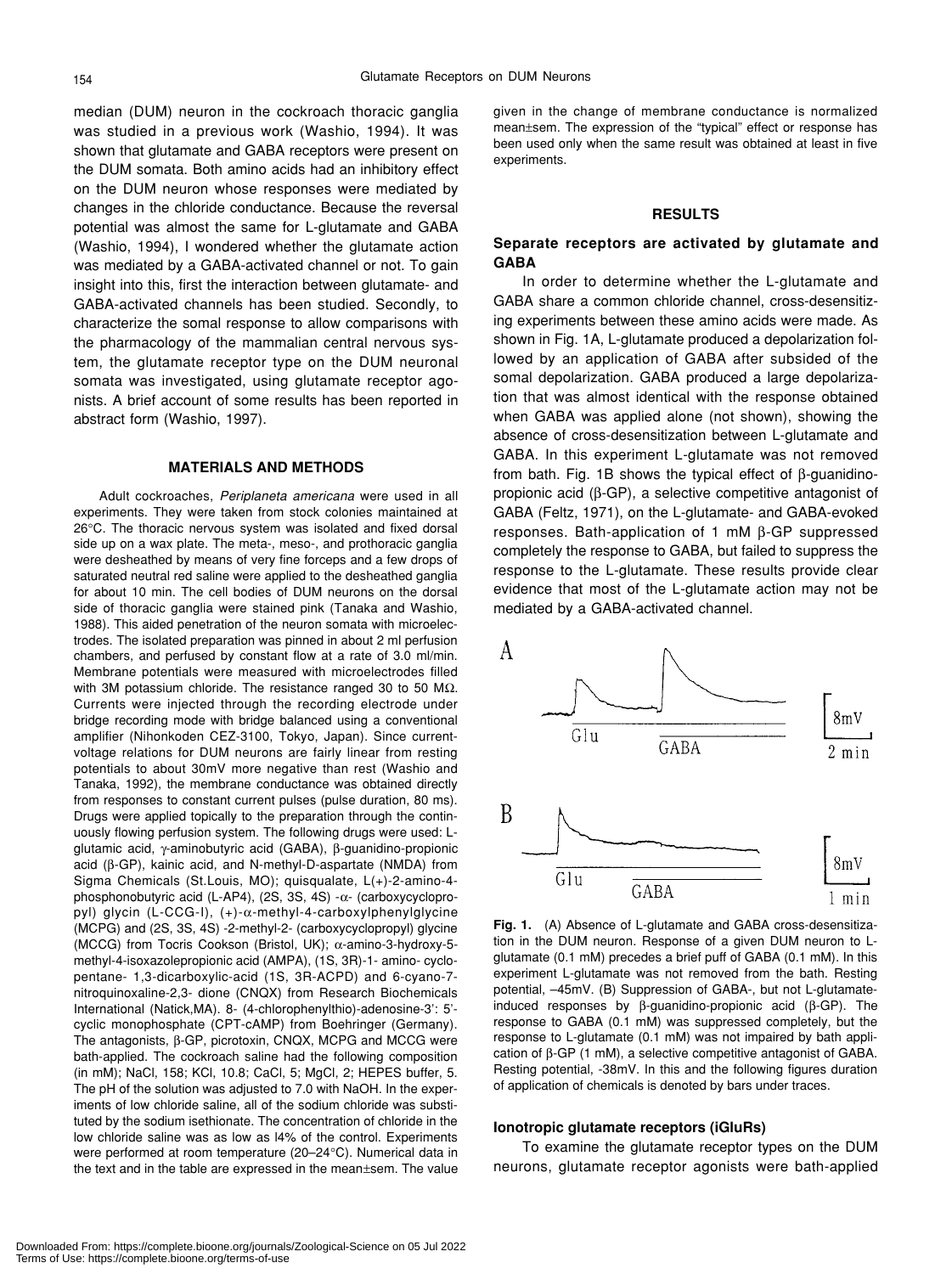

**Fig. 2.** Effects of ionotropic glutamate receptor (iGluR) agonists. (A) kainate (1 mM) application elicited burst firing, depolarization associated with an increase in membrane conductance and inhibited spontaneous spikes. Resting potential, –52 mV. (B) AMPA (1 mM) application also elicited depolarization and inhibited spontaneous spikes. Resting potential, –48 mV. (C) Effect of quisqualate (1 mM). Slight depolarization associated with an increase in membrane conductance and acceleration of spike frequency were observed but not inhibition of spikes. Resting potential, –45 mV. NR stands for normal Ringer's solution. The time scale is 60 times faster in the initial part than in the later part in A, B and C. Also, in some of the following figures the faster sweep of traces was used in the initial part of records.

onto the surface of the cell body of DUM neurons. Fig. 2 shows such experiments on iGluRs. Kainate (1 mM) and AMPA (1 mM) depolarized the membrane accompanied by an increase in membrane conductance, and eventually inhibited spontaneous spikes. The depolarization elicited by 1 mM kainate was large enough for inducing the burst firing. Quisqualate also caused a slight depolarization with accelerated spike frequency, but failed to inhibit spontaneous spikes in this cell. The effect of quisqualate was less effective than kainate and AMPA. The average values of the depolarization produced by iGluR agonists are summarized in Table 1A. From these results, the iGluR agonists evoked depolarizations with the following relative rank of order of potency: kainate > AMPA > quisqualate. On the other hand, NMDA was never observed to have a depolarizing effect on the neurons. Some examples are shown in Fig. 3A in which NMDA in a Mg-free saline accelerated the spike frequency. In Fig. 3A the duration of constant current pulses was not enough to reach a steady state in a NMDA-containing saline. The amplitude of the hyperpolarizing response might **Table 1.** Changes membrane potentials produced by iGluR and mGluR agonists.

|                    | agonist     | mM  | $mv^{1}$          | n <sup>2</sup> |  |
|--------------------|-------------|-----|-------------------|----------------|--|
| (A) iGluR agonists | Kainate     | 0.2 | $1.6 + 0.5$       | 4              |  |
|                    |             | 1.0 | $7.8 + 0.2$       | 8              |  |
|                    | <b>AMPA</b> | 1.0 | $2.5 \pm 0.3$     | 6              |  |
|                    | Quisqualate | 1.0 | $1.7 + 0.1$       | 15             |  |
| (B) mGluR agonists | L-CCG-I     | 0.2 | $4.0 \pm 0.3^{3}$ | 5              |  |
|                    |             | 1.0 | $7.5 \pm 0.45$    | 4              |  |
|                    | 1S,3R-ACPD  | 1.0 | $3.3 \pm 0.2^{4}$ | 8              |  |
|                    | L-AP4       | 1.0 | $1.1 \pm 0.2$     | 5              |  |

1) Averaged values of membrane potentials (mV) are mean±sem.

2) n Indicates the number of observations.

3) The hyperpolarization recorded in some neurons was excluded.

4) The hyperpolarization alone.

be larger than that shown in Fig. 3A to reach a steady state. Therefore, it appears most likely that a decrease in mem-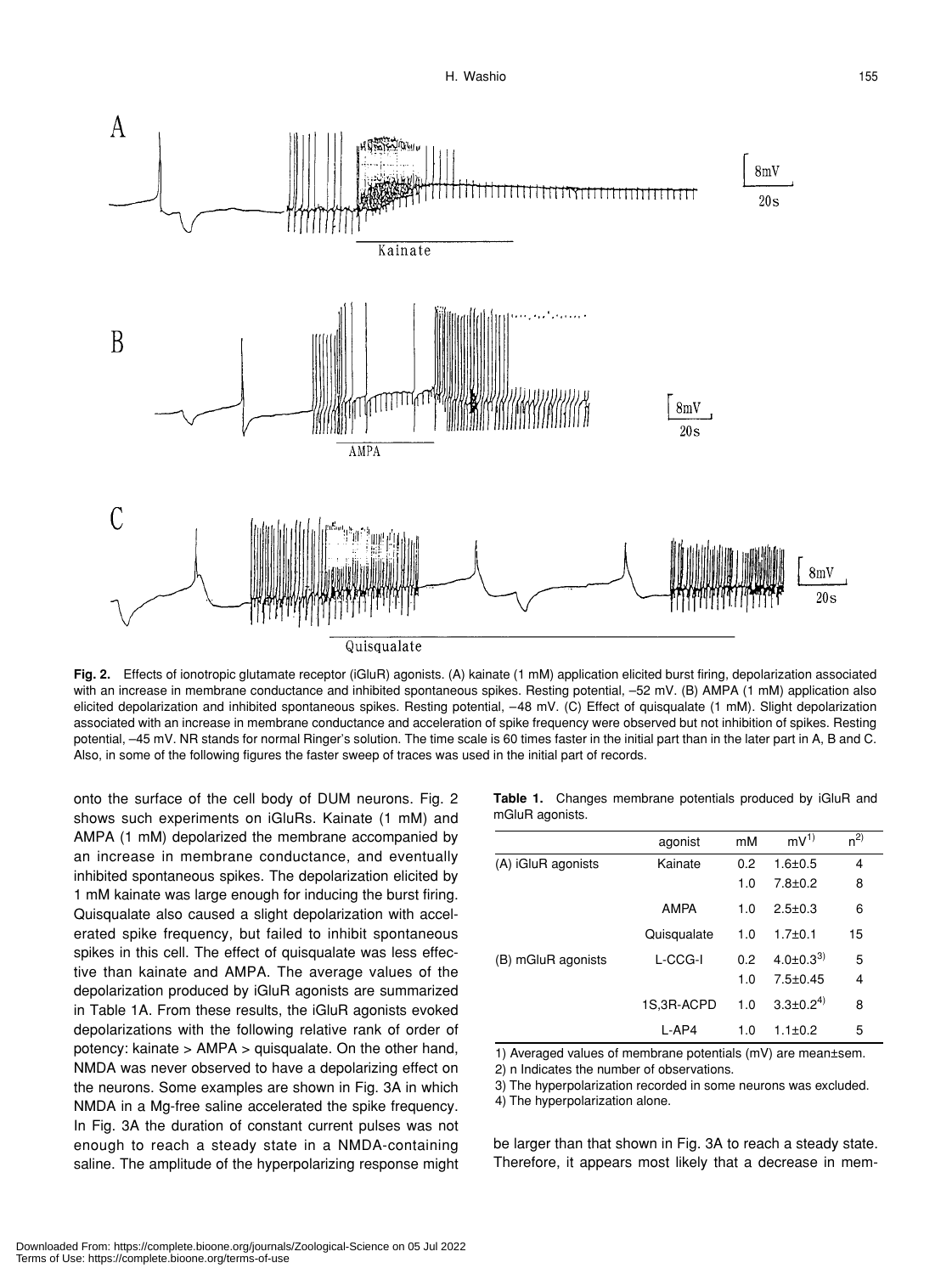

**Fig. 3.** Effect of iGluR agonist, NMDA, in a Mg-free saline. (A) NMDA (1 mM) application elicited acceleration of spike frequency in this neuron. Neither depolarization nor inhibition of spontaneous spikes was observed. Resting potential, –45 mV. (B) Effects of NMDA and Lglutamate (Glu). The response to NMDA (1 mM) was compared with the one to L-glutamate (0.1 mM). Resting potential, –48 mV.



**Fig. 4.** Effects of reduction in the extracellular chloride concentration and of picrotoxin on the response to kainate (1 mM). (A) All of sodium chloride in a saline was substituted by sodium isethionate. The reduction in chloride failed to cause any changes in the response to kainate. Resting potential, –52 mV. (B) Picrotoxin (0.5 mM), a blocker of GABA-mediated chloride channels, also failed to cause any changes in the response to kainate. Resting potential, –48 mV. Calibration for A also for B.

brane conductance takes place in a saline containing 1 mM NMDA. The experiments of NMDA were made in a Mg-free saline, because voltage-dependent  $Mg^{2+}$  block of the NMDA receptor channel has been demonstrated (Nowak *et al*., 1984). In Fig. 3B the response to NMDA was compared with the response to L-glutamate that elicited a noticeable depolarization associated with an increase in membrane conductance and inhibited spontaneous spikes.

As reported before (Washio, 1994), glutamate has an inhibitory effect on the excitability of the DUM neuron whose response is mediated by changes in the chloride conductance. To examine an involvement of chloride ions on the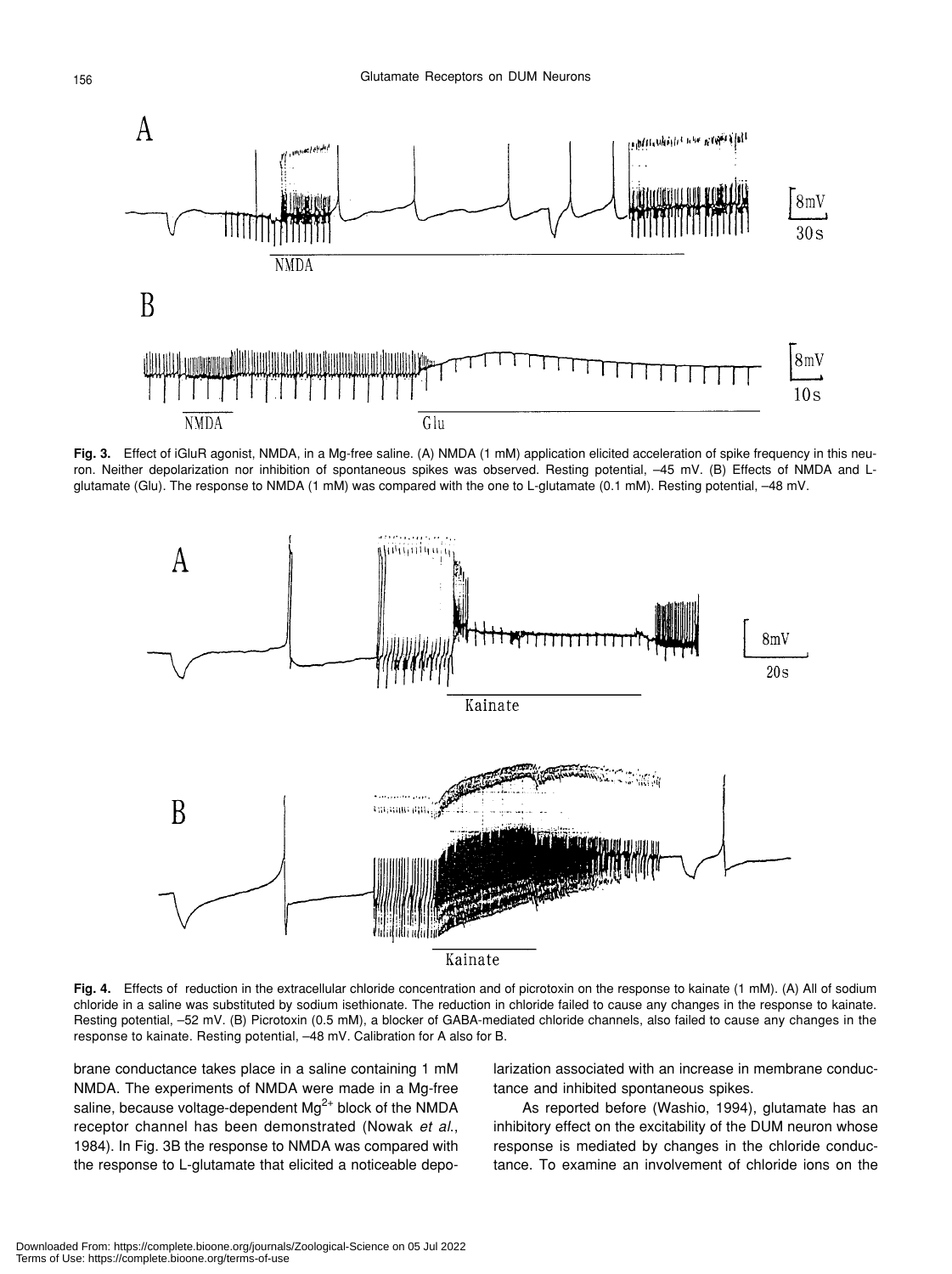

**Fig. 5.** Effect of CNQX, a selective antagonist for vertebrate AMPA-kainate receptor, on the response to kainate (1 mM) in the same cell. (A) In the presence of CNQX (50 µM), kainate application did not elicit any depolarization. (B) In a normal Ringer's solution kainate elicited a membrane depolarization. In this experiment, the preparation was pretreated with a CNQX-containing saline for about 10min. After recording the response to kainate (as shown in A), the extracellular medium was replaced with a normal saline for 30min before taking the record in B. Resting potential, –42 mV. Calibration for A also for B.

response to the iGluR agonists, the effect of low chloride ions and picrotoxin, a blocker of GABA-mediated chloride channels, was investigated. The response to kainate was not altered by the low chloride saline in an experiment in which all of sodium chloride was substituted by sodium isethionate (Fig. 4A). Picrotoxin at concentrations of 0.5 mM did not affect the response to kainate (Fig. 4B), either. CNQX, a selective antagonist for vertebrate AMPA-kainate receptor (Honoré *et al*., 1988), was tested to find whether it selectively counteracts the effect of kainate on the DUM neurons. The depolarization produced by kainate was blocked by CNQX at concentrations of 50 µM as shown in Fig. 5. In this experiment the preparation was pretreated with a CNQX- containing saline followed by the replacement with a standard saline. The neuron was desensitized after application of kainate. Therefore, the preparation was washed with a standard saline for more than 30 min before a second application of kainate.

#### **Metabotropic glutamate receptors (mGluRs)**

A typical response to a selective potent agonist for the

group II mGluRs, L-CCG-I, is shown in Fig. 6. In this DUM neuron as shown in Fig. 6, L-CCG-I at concentrations of 0.2 mM elicited a membrane depolarization (2.2mV) associated a conspicuous increase (about 6.5 times as compared with the initial value) in membrane conductance (see MATERI-ALS AND METHODS). Eventually, the agonist inhibited spontaneous spikes. Although no systematic studies in the changes in membrane conductance has been made, the amount of the increase in membrane conductance produced by the application of L-CCG-I was quite different from neuron to neuron (compare the results obtained in Fig. 6, 7 and 8). The normalized amount of the increase was 3.29±0.89 (n=5). The average values of the depolarization produced by L-CCG-I are shown in Table 1B. Interestingly, in the low chloride saline the response to L-CCG-I was appreciably reduced as shown in Fig. 7B. Also the response to L-CCG-I was blocked partially by 0.1 mM picrotoxin (Fig. 7C), a blocker of GABA-mediated chloride channels. These results suggest a possible involvement of changes in chloride conductance with the response to the mGluR agonist. In some DUM neurons, L-CCG-I elicited a small hyperpolarization



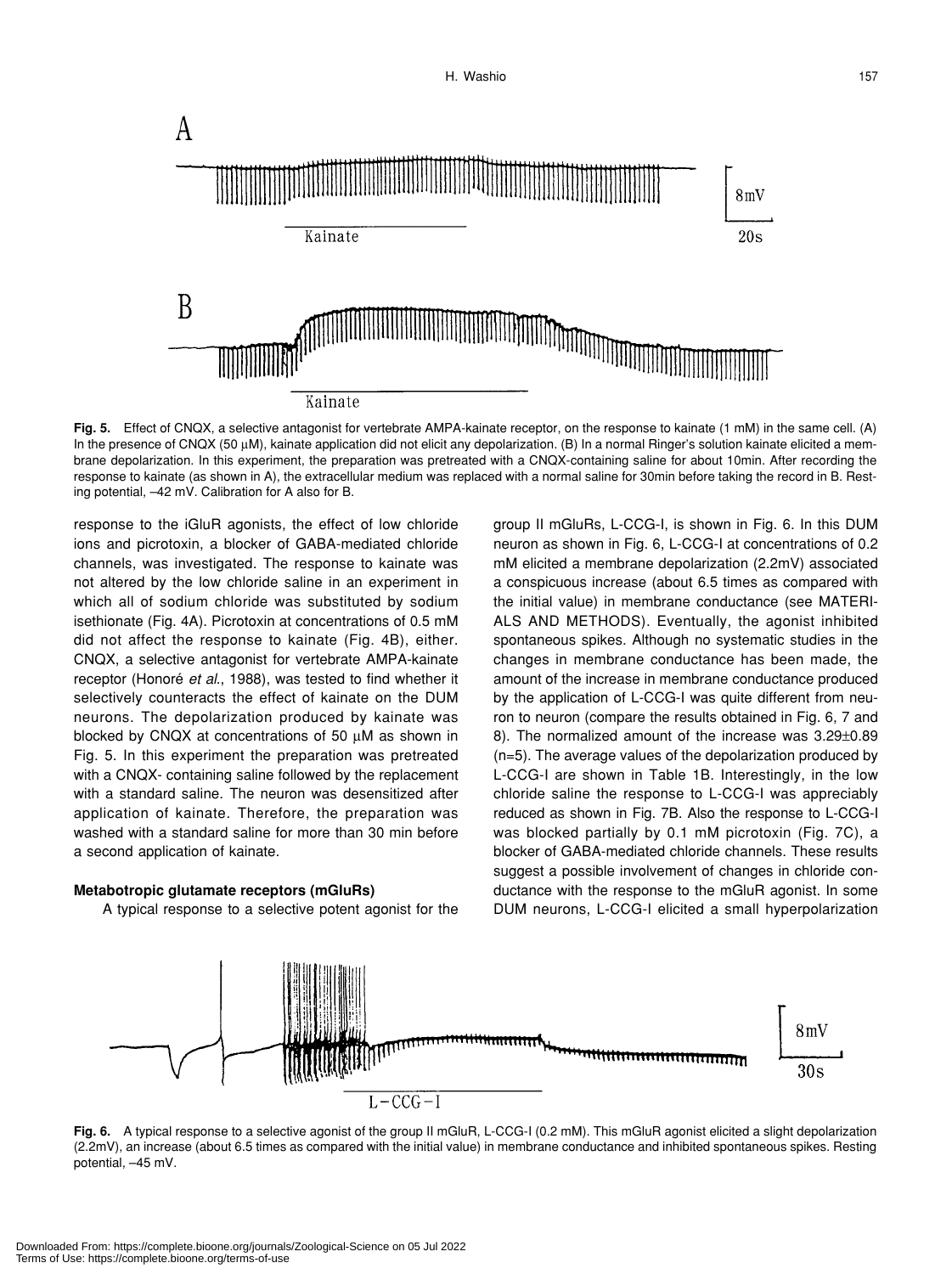

**Fig. 7.** Effects of reduction in the extracellular chloride concentration and of picrotoxin on the response to L-CCG-I (0.2 mM). (A) control. (B) All of sodium chloride in a saline was substituted by sodium isethionate. Reduction in chloride caused impairment of the response to L-CCG-I. Records A and B were obtained from the same cell. Membrane potential, –45 mV. (C) In the presence of picrotoxin (0.1 mM), a blocker of GABA-mediated chloride channel, also the response to L-CCG-I was impaired. Membrane potential, –40 mV. Calibration for C also for A and B.



**Fig. 8.** Effects of a selective mGluR antagonist MCCG on the response to L-CCG-I (0.2 mM). (A) In the presence of MCCG (1.0mM), L-CCG-I elicited a hyperpolarization followed by a long-lasting depolarization. In the experiment, the preparation was pretreated with a MCCG- containing saline for about 20 min. (B) After recording the response to L-CCG-I, the extracellular medium was replaced with a normal Ringer's solution for 30 min. before taking the record in B. Records A and B were obtained from the same cell. Resting potential, -52 mV. Calibration for B also for A.

followed by a long-lasting depolarization as shown in Fig. 8. The depolarization and hyperpolarization produced by L-CCG-I was not affected by the presence of MCCG, the group II- specific antagonist (Roberts, 1995), at concentrations of 1 mM as shown in Fig. 8A. Application of 1S, 3R-ACPD, an agonist acting on group I and II mGluRs, at concentrations of 1 mM resulted in a membrane hyperpolarization in approximately 67% of DUM neurons examined (18 of 27 neurons) as shown in Fig. 9B and C. The membrane hyperpolarization was associated with a slight increase in membrane conductance. In other 9 neurons the agonist had no clear effect on the membrane potentials, but inhibited spontaneous spikes about a few minutes after application of the agonist (Fig. 9A). The hyperpolarization was not affected by the mGluR selective antagonist MCPG (Watkins and Collingride,1994) at concentrations of 0.5 mM in DUM neurons (Fig. 9C). The potassium channel blocker, tetraethylammonium chloride (TEA) at concentrations of 0.5 mM was found not to affect the hyperpolarization, either (not shown). L-AP4, a specific group III mGluR agonist had almost the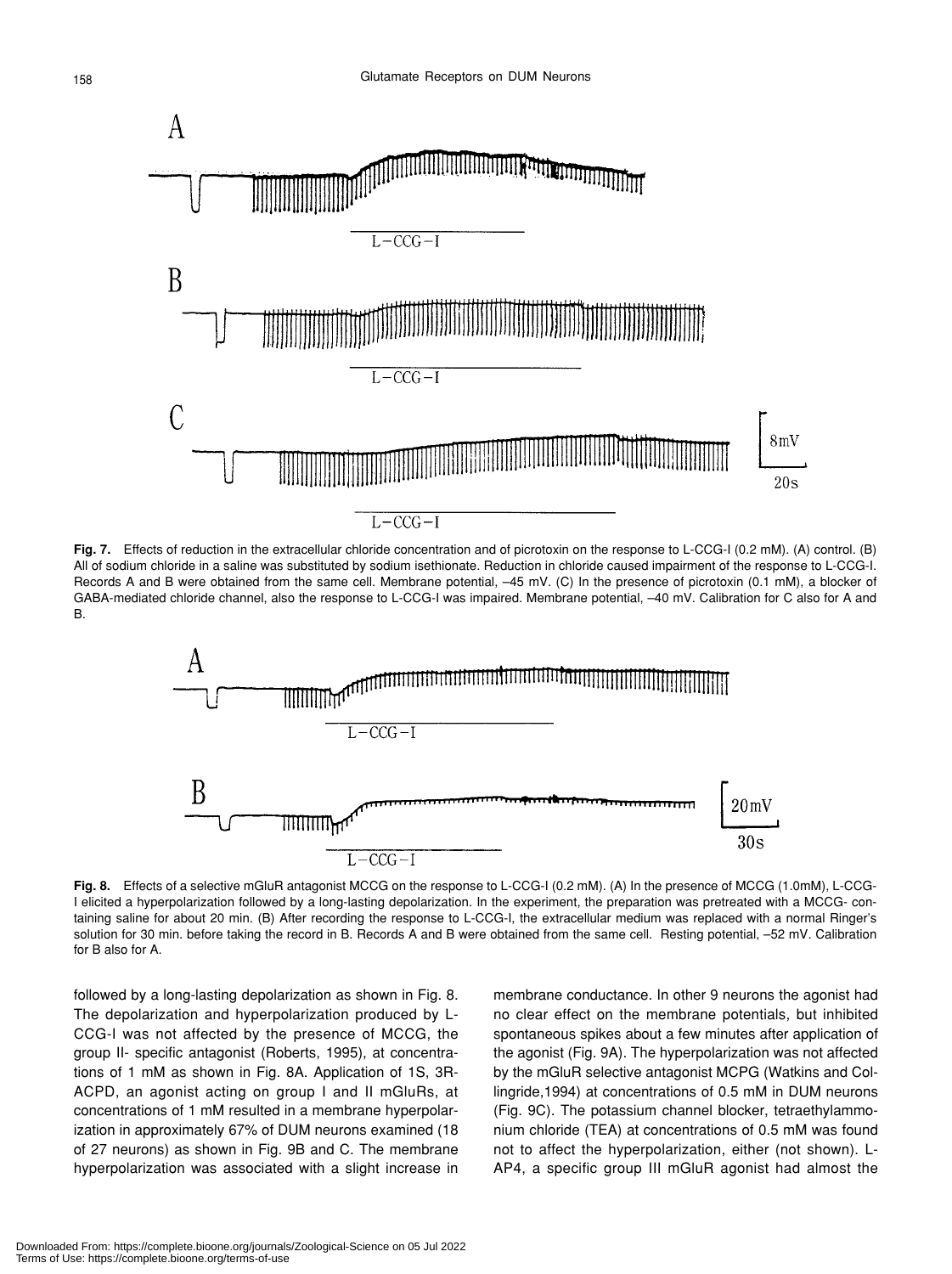

**Fig. 9.** Effects of group I and II mGluR agonist, 1S, 3R-ACPD (1 mM). (A) The agonist application inhibited spontaneous spikes, but had no clear effect on the membrane potential and membrane conductance in this neuron. Membrane potential, –48 mV. (B) The agonist application elicited a hyperpolarization and a slight increase in membrane conductance in the beginning of the agonist application . Membrane potential, -42 mV. (C). The response to the agonist was not affected by the presence of MCPG (0.5 mM), the mGluR-selective antagonist. Membrane potential, –45 mV. Calibration for C also for B.



**Fig. 10.** Effects of a specific group III mGluR agonist, L-AP4 (1 mM). (A) and (B) L-AP4 application elicited acceleration of spike frequency and finally inhibited spontaneous spikes. In B, hyperpolarizing current pulses were not applied. Resting potential, -40 mV in A; -48 mV in B.

same effect as other mGluR agonists had. Two examples are shown in Fig. 10, in which L-AP4 at concentrations of 1mM elicited a small depolarization and inhibited spontaneous spikes in both neurons illustrated. These effects were

readily reversed on wash out of the agonist. The average values of the depolarization or hyperpolarization produced by mGluR agonists are summarized in Table 1B. From the results the mGluR agonists evoked depolarization or hyper-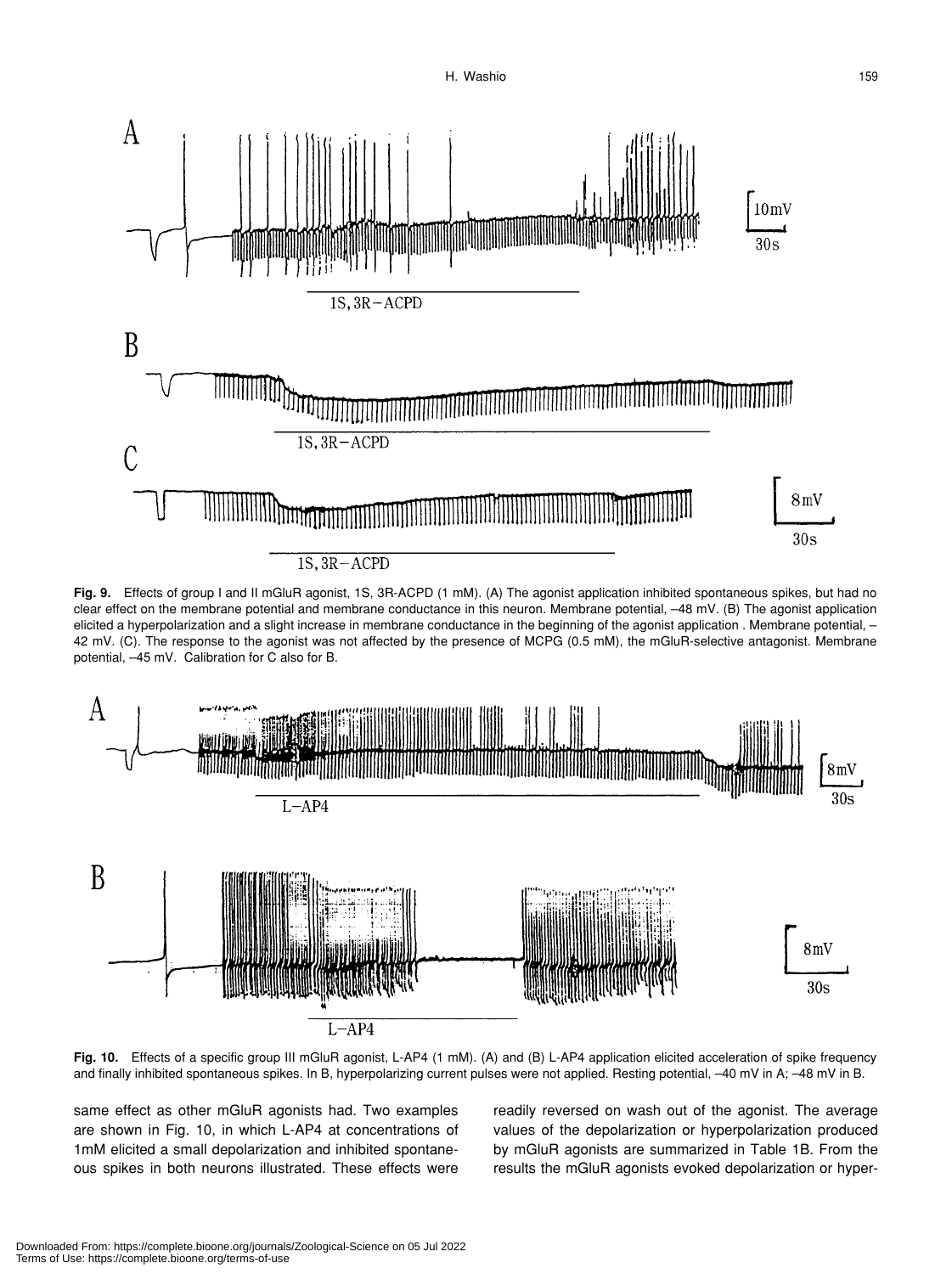

**Fig. 11.** Depolarizations evoked by exposure to iGluR agonist, kainate (1mM) followed by exposure to mGluR agonist, L-CCG-I (0.1 mM) obtained from the same DUM neuron. Resting potential, –46 mV.



**Fig. 12.** Effects of a cAMP analog, CPT-cAMP, at concentrations of 1.5 mM on the DUM neuron. Some spikes in the beginning of the record were retouched. Resting potential, –52 mV.

polarization with following relative rank of order of potency: L-CCG-I>1S, 3R-ACPD>L-AP4. Depolarization of the same DUM neuron was detected following exposure to certain iGluR and mGluR agonists. Fig. 11 shows such an experiment in which application of 1 mM kainate was followed by application of 0.2 mM L-CCG-I to the cell body membrane of the same DUM neuron. The result strongly suggests the coexistence of distinct iGluR and mGluR types on the same neuron.

In order to obtain evidence that second messengers are involved in the response to the mGluR agonists, the effect of a membrane permeable analog of cAMP, CPT-cAMP, was tested. Fig. 12 shows a typical response of CPT-cAMP at concentrations of 1.5 mM. The analog of cAMP was never observed to induce a depolarization and changes in membrane conductance in the response, instead induced spontaneous spikes. Thus, the pharmacological properties of CPT-cAMP were not similar to those of mGluR agonists.

#### **DISCUSSION**

The present experiments have shown that, in addition to iGluRs, mGluRs are also present on the DUM neurons in the cockroach thoracic ganglia. The iGluR agonists, kainate, AMPA, and quisqualate, depolarized the membrane accompanied by an increase in membrane conductance. The isolation and functional characterization of cDNA encoding a *Drosophila* kainate-selective glutamate receptor that is specifically expressed in the central nervous system have been reported (Ultsch *et al*., 1992). They showed that a *Drosophila* GluR subunit exhibited significant homology to mammalian subunits. NMDA had no appreciable changes in membrane potentials at concentrations of 1 mM, but accelerated the spike frequency in DUM neurons in this experiment. No invertebrates have been shown to exhibit the entire spectrum of agonist and antagonist affinities and ion channel properties described for the vertebrate NMDA receptors, while invertebrates are not entirely insensitive to NMDA (Glantz and Pfeiffer-Linn, 1992). Later, a cDNA which encodes a putative invertebrate NMDA receptor protein was isolated from *Drosophila melanogaster* (Ultsch *et al*., 1993). They suggested the existence of activity-dependent synaptic plasticity in the insect brain. The mGluR agonists, L-CCG-I, 1S,3R-ACPD and L-AP4, also depolarized or hyperpolarized the membrane. Application of 1S, 3R-ACPD at concentrations of 1 mM resulted in membrane hyperpolarization in DUM neurons. Hyperpolarizing responses produced by activation of postsynaptic mGluRs with 1S, 3R-ACPD also have been shown in neurons of the rat basolateral amygdala (Rainnie *et al*., 1994; Holmes *et al*., 1996). They suggested from their studies that the hyperpolarization is G-proteine mediated and results from activation of a TEA-sensitive, calcium-dependent potassium conductance. However, the hyperpolarizing response was insensitive to TEA in DUM neurons. Recently, Parmentier *et al*., (1996) isolated a cDNA encoding mGluR (DmGluRA) from *Drosophila meranogaster*, homologous to the mammalian mGluR family and especially to group II mGluRs. They showed that group II agonists 1S, 3R-ACPD and L-CCG-I were active, and among group III specific agonist, L-AP4 gave a small response, using inositol phosphate (IP) assay to establish the pharmacology of DmGluRA. Their order of potency of the different agonists of DmGluRA was glutamate>L-CCG-I >quisqualate>1S,3R-ACPD>L-AP4, in accordance with the order in DUM neurons obtained in the present experiments. MCCG-I, a specific antagonist of mGluR group II (Roberts, 1995), has been found to be a potent inhibitor of IP production in their work on the pharmacology of DmGluRA (Parmentier *et al*. 1996). On the other hand, in DUM neurons the mGluR selective antagonist MCPG (Watkins and Collingride, 1994) was ineffective to the hyperpolarizing response to 1S, 3R-ACPD at concentra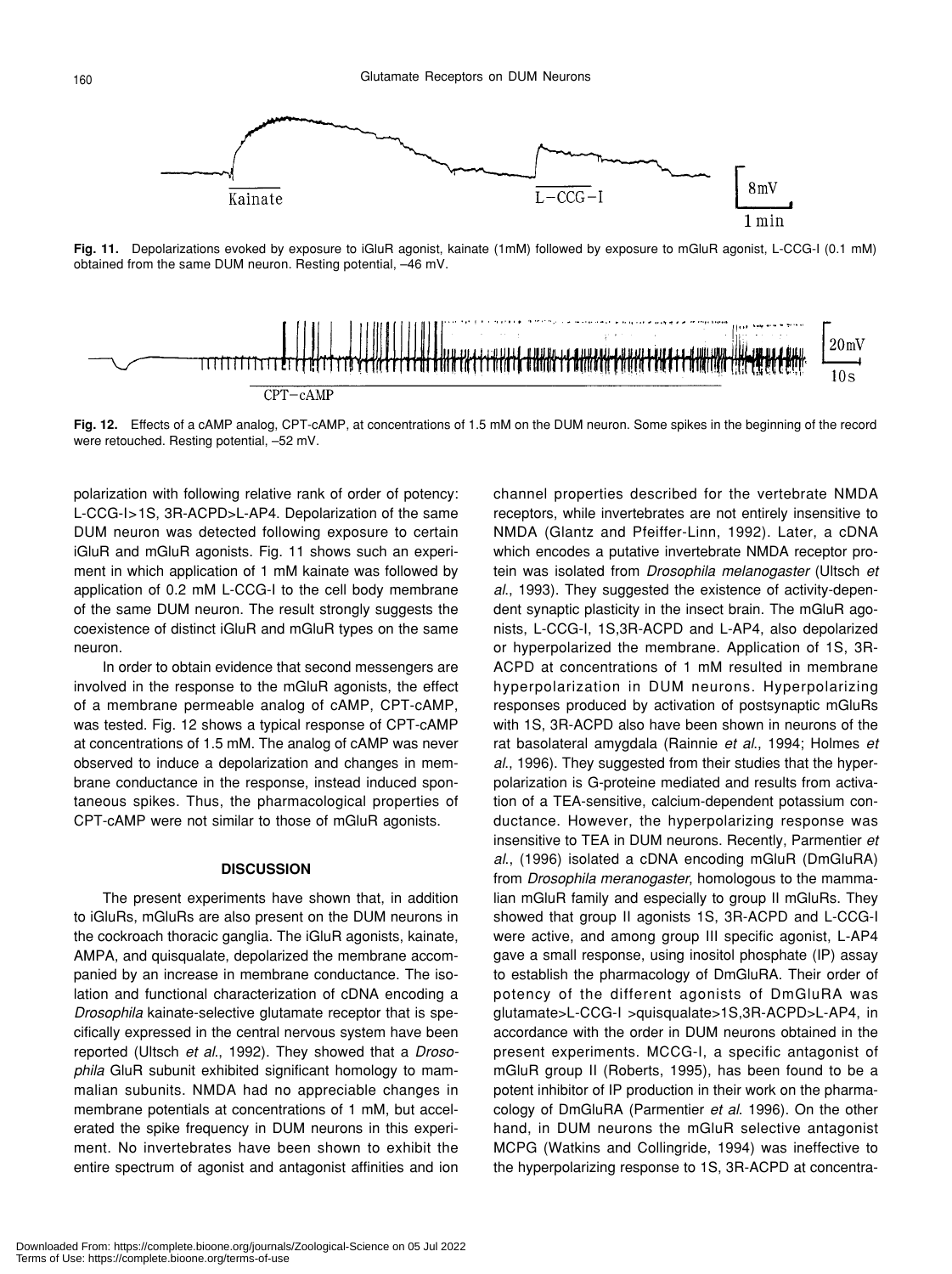tions of 0.5 mM. Also MCCG, the group II-specific antagonist, at concentrations of 1 mM, failed to antagonize the effect of L-CCG-I. Recently, Zhang *et al*. (1999) reported that activation of mGluRs enhances synaptic transmission at the *Drosophila* neuromuscular junction. In their work a transient increase in frequency of miniature synaptic currents was obtained using mGluR agonists, S-4C3HPG, DCCG-IV or 1S, 3S-ACPD, but not iGluR agonists, NMDA, AMPA or kainate, suggesting a potentiation of synaptic transmission via a process involving cAMP.

As mentioned above glutamate has an inhibitory effect on the DUM neuron whose response is mediated by changes in the chloride conductance (Washio, 1994). GABA receptor antagonist picrotoxin blocked completely the response to L-glutamate as well as the response to GABA in the DUM neurons (Washio, 1994). In the present study, picrotoxin has been found to block partially the response to mGluR group II agonist, L-CCG-I, but not iGluR agonist, kainate. The result suggests that a possible involvement of changes in chloride conductance in the response to this mGluR agonist. Recently 1S, 3R-ACPD-induced EPSPspike (E-S) potentiation was shown to be blocked in the presence of the GABAA receptor antagonist, picrotoxin (Breakwell *et al*.,1996). From their data it was suggested that the E-S potentiation may be mediated by a reduction in GABAergic transmission from their data. Also, inhibitory glutamate receptor (IGluR) channels have been cloned from *Caenorhabditis elegans* and *Drosophila melanogaster* (Cully *et al*., 1994,1996). In the crustacean stomatogastric ganglion (STG), IGluRs have been shown to mediate recurrent synaptic inhibition central to the rhythmogenic capabilities of its embedded neural circuits (Cleland and Selverston, 1998). They showed failure of direct efforts to cross-activate or cross-desensitize the IGluR expressed in cultured spiny lobster STG neurons with high concentration of GABA, indicating that L-glutamate and GABA activate distinct receptors in this neurons. The result is in accord with the one obtained in DUM neurons (Fig. 1). However, L-glutamate and GABA cross-activate and/or cross-desensitize the same receptor channels in several species (Cleland, 1996). Interestingly, millimolar concentrations of quisqualate, kainate, AMPA and NMDA each failed to evoke any response in this cultured neurons (Cleland and Selverston, 1995).

In the present work, activation of iGluR and mGluR agonists have been studied using DUM neurons, and the action of these agonists on the same DUM neuron have also been examined (Fig. 11). The result strongly suggests the coexistence of distinct iGluR and mGluR types on the same DUM neuron with a "mixed" pharmacological property in the analogy of a "mixed" nicotinic-muscarinic pharmacology of housefly brain (Eldefrawi and O'Brien,1970). Coexistence of distinct nicotinic and muscarinic receptor subtypes on the same neuron has been reported in insect nervous tissues (Lapied *et al*., 1990; Bai *et al*., 1992; Benson, 1992). On the other hand, attempts to obtain the evidence that second messengers are involved in the response to the mGluR ago-

nists have not been successful in the DUM neurons. Further studies are required to find out whether or not mGluR are coupled to second messenger systems in the DUM neurons. All taken together, the extrasynaptic glutamate receptors on DUM neuronal somata are pharmacologically distinct from the corresponding mammalian glutamate receptors. In conclusion, although the functional roles of these receptors are unknown, it might be possible then that these extrasynaptic receptors have a modulatory effect on the excitability of the DUM neurons.

## **ACKNOWLEDGEMENTS**

I wish to thank Ms. Adelma Washio for typing the manuscript.

#### **REFERENCES**

- Bai D, Erdbrugger H, Breer H, Sattelle DB (1992) Acethylcholine receptors of thoracic dorsal midline neurones in the cockroach, *Periplaneta americana*. Archs Insect Biochem Physiol 21: 289– 301
- Benson JA (1992) Electrophysiological pharmacology of the nicotinic and muscarinic cholinergic responses of isolated neuronal somata from locust thoracic ganglia. J Exp Biol 170: 203–233
- Breakwell NA, Rowan MJ, Anwyl R (1996) Metabotropic glutamate receptor dependent EPSP and EPSP-spike potentiation in area CA1 of the submerged rat hippocampal slice. J Neurophysiol 76: 3126–3135
- Cleland TA (1996) Inhibitory glutamate rreceptor channels. Mol Neurobiol 13: 97–136
- Cleland TA, Selverston AI (1995) Glutamate-gated inhibitory currents of central pattern generator neurons in the lobster stomatogastric ganglion. J Neurosci 15: 6631–6639
- Cleland TA, Selverston AI (1998) Inhibitory glutamate receptor channels in cultured lobster stomatogastric neurons. J Neurophysiol 79: 3189–3196
- Cully DF, Paress PS, Lie KK, Schaeffer JM, Arena JP (1996) Identification of a Drosophila meranogaster glutamate-gated chloride channel sensitive to the antiparasitic agent avermectin. J Biol Chem 271: 10187–10191
- Cully DF, Vassilatis DK, Liu KK, Paress PS, van der Ploeg LHT, Schaffer JM, Arena JP (1994) Cloning of an avermectin-sensitive glutamate-gated chloride channel from Caenorhabditis elegans. Nature 371: 707–711
- Eldefrawi AT, O'Brien RD (1970) Binding of muscarone by extracts of housefly brain. J Neurochem 17: 1287–1293
- Feltz A (1971) Competitive interaction of ß-guanidino propionic acid and g-aminobutyric acid on the muscle fibre of the crayfish. J Physiol 216: 391–401
- Glantz RM, Pfeiffer-Linn C (1992) NMDA receptors in invertebrates. Comp Biochem Physiol 103C. 243–248
- Holmes KH, Keele NB, Arvanov VL, Shinnick-Gallagher P (1996) Metabotropic glutamate receptor agonist-induced hyperpolarizations in rat basolateral amygdala neurones: receptor characterization and ion channels. J Neurosci 76: 3059–3069
- Honoré T, Davies SN, Drejer J, Fletcher EJ, Jacobsen P, Lodge D, Nielsen FE (1988) Quinoxalinediones: potent competitive non-NMDA glutamate receptor antagonists. Science 241: 701–703.
- Lapied B, Corronic HL, Hue B (1990) Sensitive nicotinic and mixed nicotinic-muscarinic receptors in insect neurosecretory cells. Brain Res 533: 132–136
- Nowak L, Bregestovski P, Ascher P, Herbert A, Prochiantz A, (1984) Magnesium gates glutamate-activated channels in mouse central neurons. Nature 307: 462–465